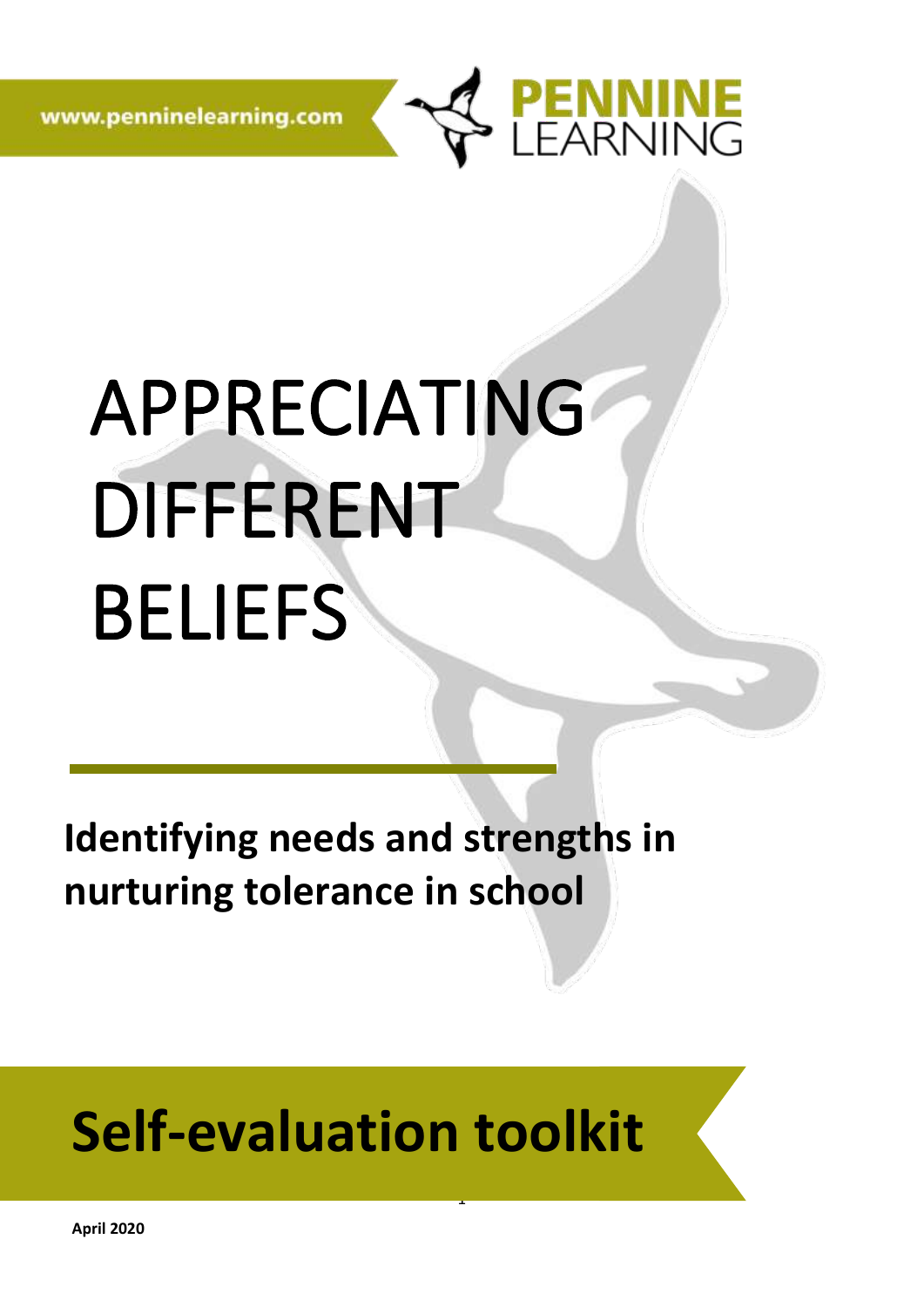#### **A Self-Evaluation Toolkit**

Religion and belief forms one of the nine protected characteristics of the Equality Act 2010. The purpose of this toolkit is to provide schools with a means of self-evaluating practice in relation to developing tolerance and understanding of different faiths and beliefs. It supports the requirements of Ofsted's Education Inspection Framework, the duties of the Equality Act and the obligation on schools to promote Fundamental Values. The toolkit has been produced through the Education and Faith project funded by Kirklees Council.

There are four questions to consider:

- 1. **Knowledge and Understanding**: Do pupils and staff have a good understanding of diverse faiths, beliefs and traditions?
- 2. **Experience and Engagement**: How are pupils helped to learn from and about people of varying beliefs?
- 3. **Critical Thinking and Empathy**: How do pupils engage with some of the sensitive and interesting questions that arise from different beliefs and perspectives, and what is the impact of this?
- 4. **Context and Strategy**: How does the school relate its promotion of the diversity of faith and belief amongst its pupils to a wider strategic perspective?

The self-evaluation should be completed by 'RAG' rating the criteria within each strand, citing specific evidence and providing an analysis of next steps. This will help in the construction of an action plan.

The toolkit can be used in a number of ways:

- By the school as a means of self-evaluating their interfaith work and practices, leading to an action plan
- As a two-way process: for the school to undertake self-evaluation, followed by an assessor visit

The toolkit may also be used with an external assessor to evaluate the school's provision. This can be linked to a badged award acknowledging the quality of this work. For more details of this or any information about CPD, please contact [enquiries@penninelearning.com](mailto:enquiries@penninelearning.com)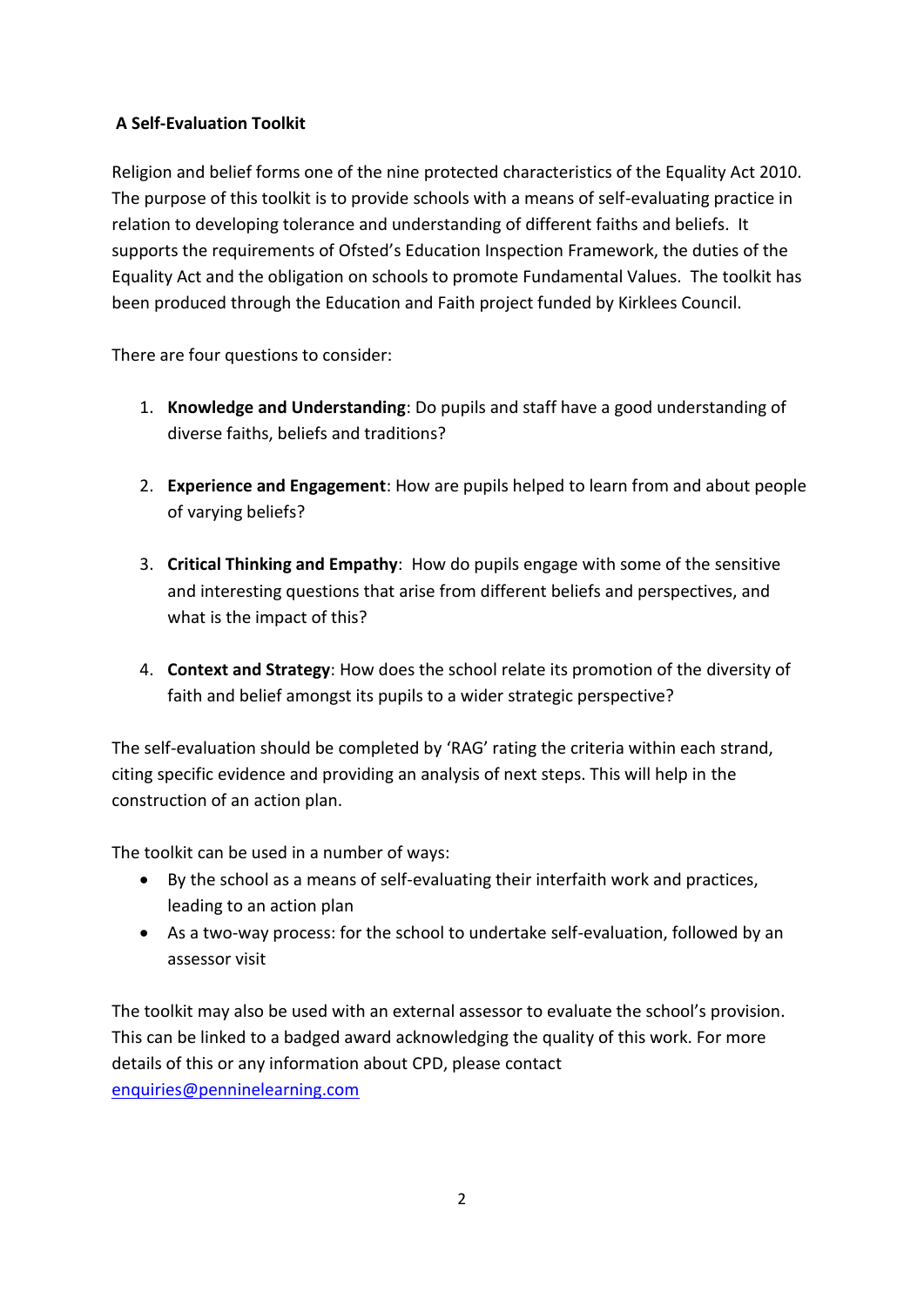### **Question 1: Knowledge and Understanding**

**Do pupils and staff have a good understanding of diverse faiths, beliefs and traditions?**

| <b>Aspect</b>                                            | R | $\mathbf{A}$ | G | <b>Evidence</b> | <b>Next Steps</b> |
|----------------------------------------------------------|---|--------------|---|-----------------|-------------------|
| There is a comprehensive RE curriculum in place which    |   |              |   |                 |                   |
| enables pupils to learn about different faiths, beliefs  |   |              |   |                 |                   |
| and traditions throughout their school career            |   |              |   |                 |                   |
|                                                          |   |              |   |                 |                   |
| There is clear progression across year groups for pupils |   |              |   |                 |                   |
| to develop their skills and engage with different        |   |              |   |                 |                   |
| religious and non-religious faiths and beliefs           |   |              |   |                 |                   |
|                                                          |   |              |   |                 |                   |
|                                                          |   |              |   |                 |                   |
|                                                          |   |              |   |                 |                   |
| Collective worship provides opportunities for pupils to  |   |              |   |                 |                   |
| explore and reflect on a diverse range of views, beliefs |   |              |   |                 |                   |
| and perspectives                                         |   |              |   |                 |                   |
|                                                          |   |              |   |                 |                   |
|                                                          |   |              |   |                 |                   |
| Staff are knowledgeable about/have received training in  |   |              |   |                 |                   |
| aspects of diversity, including in relation to faith and |   |              |   |                 |                   |
| belief                                                   |   |              |   |                 |                   |
|                                                          |   |              |   |                 |                   |
|                                                          |   |              |   |                 |                   |
|                                                          |   |              |   |                 |                   |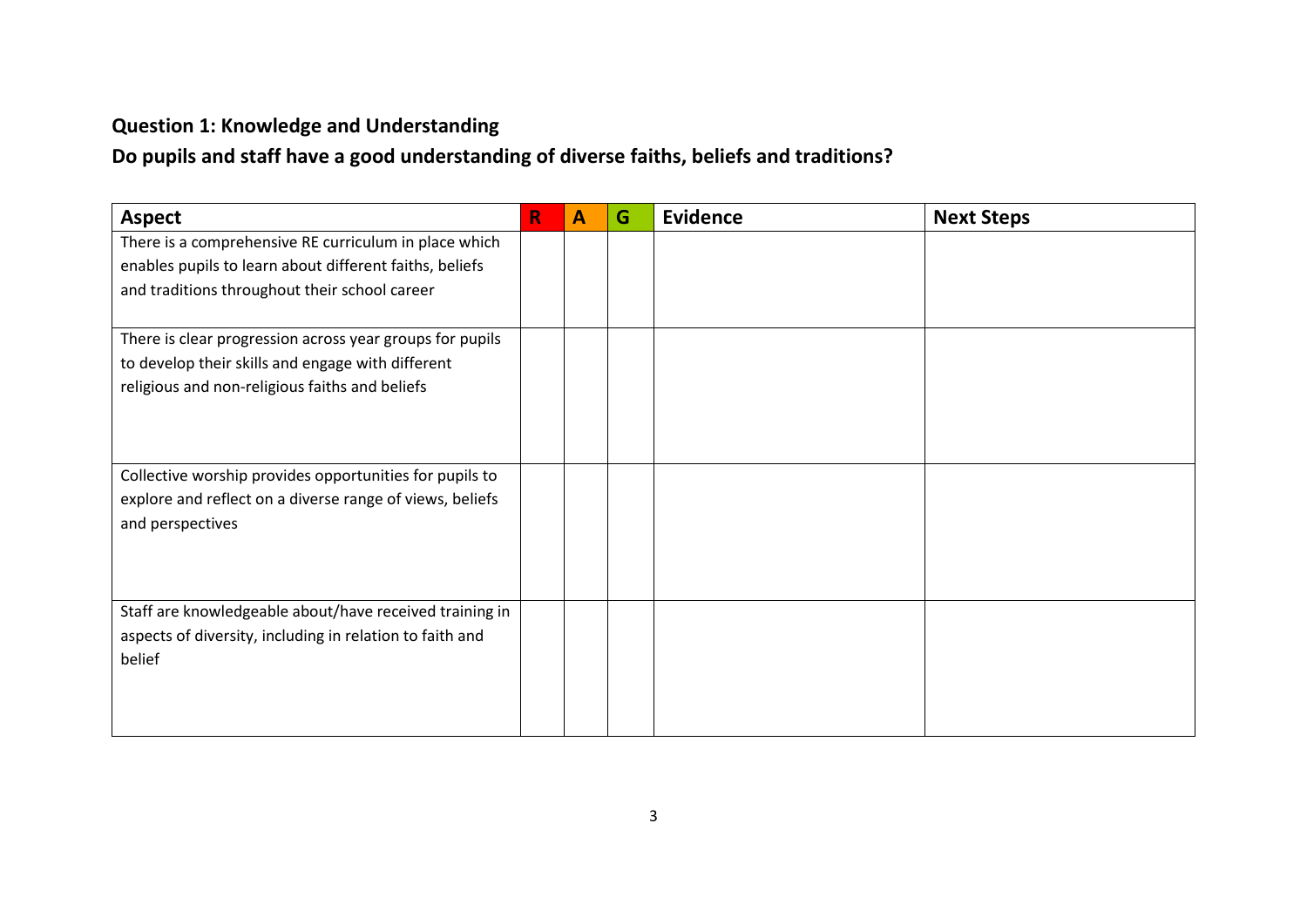# **Question 2: Experience and Engagement**

### **How are pupils helped to learn from and about people of varying beliefs?**

| <b>Aspect</b>                                            | R | $\mathbf{A}$ | G | <b>Evidence</b> | <b>Next Steps</b> |
|----------------------------------------------------------|---|--------------|---|-----------------|-------------------|
| Links are made with local faith and community groups     |   |              |   |                 |                   |
| and this understanding helps to inform the curriculum    |   |              |   |                 |                   |
| provision (curriculum intent)                            |   |              |   |                 |                   |
|                                                          |   |              |   |                 |                   |
| The curriculum as a whole, including SMSC                |   |              |   |                 |                   |
| development, provides opportunities for pupils to        |   |              |   |                 |                   |
| engage with and explore a diverse range of views,        |   |              |   |                 |                   |
| beliefs, traditions and perspectives. These might        |   |              |   |                 |                   |
| include:                                                 |   |              |   |                 |                   |
| visitors to school                                       |   |              |   |                 |                   |
| visits to different places of worship                    |   |              |   |                 |                   |
| school linking                                           |   |              |   |                 |                   |
| opportunities to engage in relevant democratic           |   |              |   |                 |                   |
| activities                                               |   |              |   |                 |                   |
|                                                          |   |              |   |                 |                   |
| Pupils learn to prepare and present appropriate and      |   |              |   |                 |                   |
| incisive questions to people of faith. They appreciate   |   |              |   |                 |                   |
| and reflect on religious perspectives but also recognise |   |              |   |                 |                   |
| conflicting views within and between faiths and where    |   |              |   |                 |                   |
| such perspectives may be at variance with other human    |   |              |   |                 |                   |
| values and beliefs.                                      |   |              |   |                 |                   |
|                                                          |   |              |   |                 |                   |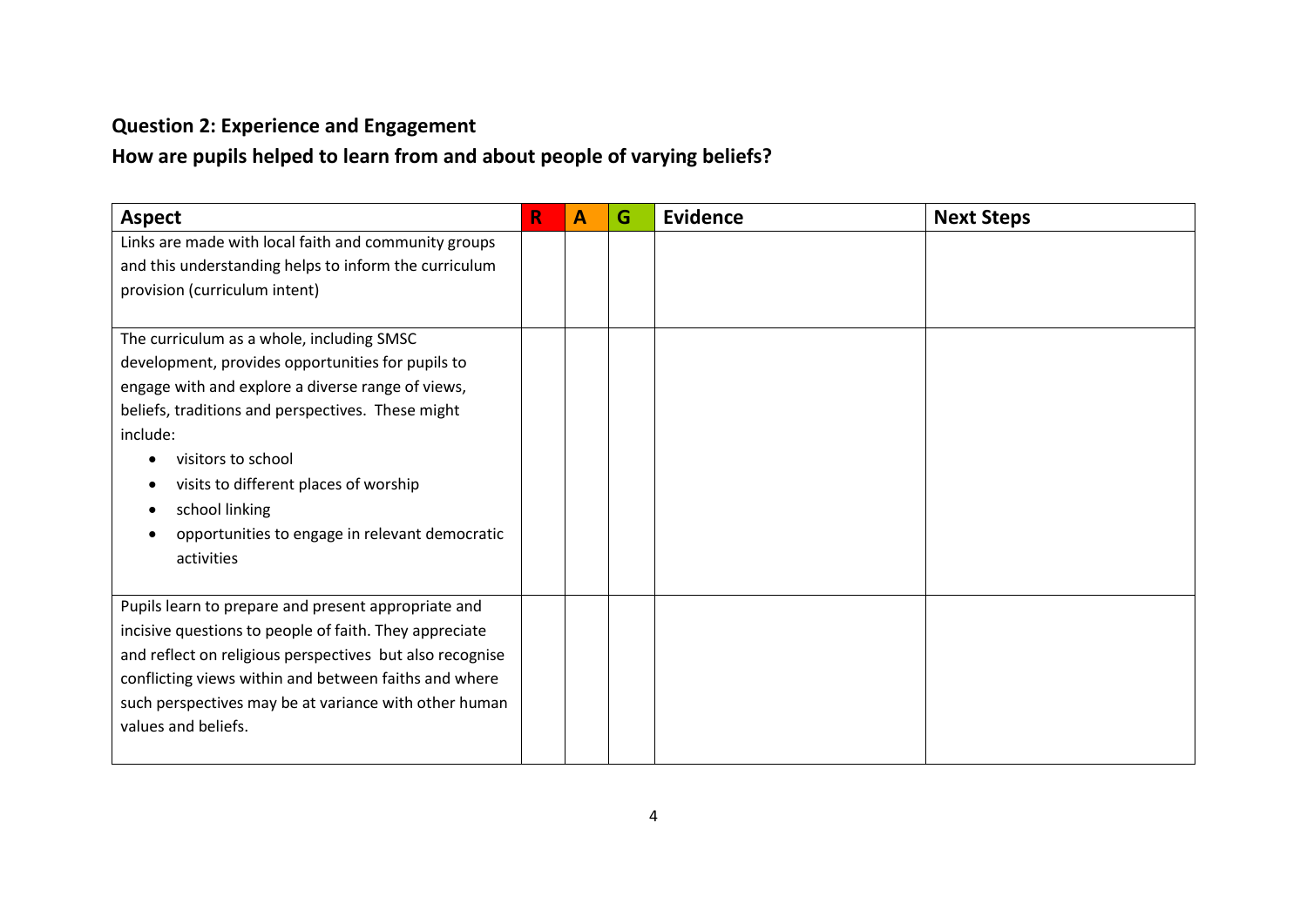#### **Question 3: Critical Thinking and Empathy**

## **How do pupils engage with some of the sensitive and interesting questions that arise from different beliefs and perspectives, and what is the impact of this?**

| <b>Aspect</b>                                              | R | $\mathbf{A}$ | G | Evidence | <b>Next Steps</b> |
|------------------------------------------------------------|---|--------------|---|----------|-------------------|
| The curriculum is designed to promote discussion about     |   |              |   |          |                   |
| sensitive, challenging and interesting questions which     |   |              |   |          |                   |
| relate to different beliefs and perspectives.              |   |              |   |          |                   |
|                                                            |   |              |   |          |                   |
| There is a culture of promoting thinking skills,           |   |              |   |          |                   |
| philosophical and open questioning which help pupils to    |   |              |   |          |                   |
| navigate sensitive, challenging and interesting            |   |              |   |          |                   |
| questions. Staff are trained in these skills and these are |   |              |   |          |                   |
| evident in lessons.                                        |   |              |   |          |                   |
|                                                            |   |              |   |          |                   |
| The school consciously promotes 'safe spaces for           |   |              |   |          |                   |
| dialogue' throughout the school, so that pupils feel safe  |   |              |   |          |                   |
| when discussing sensitive, challenging and interesting     |   |              |   |          |                   |
| questions which arise from different beliefs and           |   |              |   |          |                   |
| perspectives                                               |   |              |   |          |                   |
|                                                            |   |              |   |          |                   |
| There is evidence of an ethos of tolerance, respect and    |   |              |   |          |                   |
| empathy in relation to diversity in faith and belief       |   |              |   |          |                   |
|                                                            |   |              |   |          |                   |
|                                                            |   |              |   |          |                   |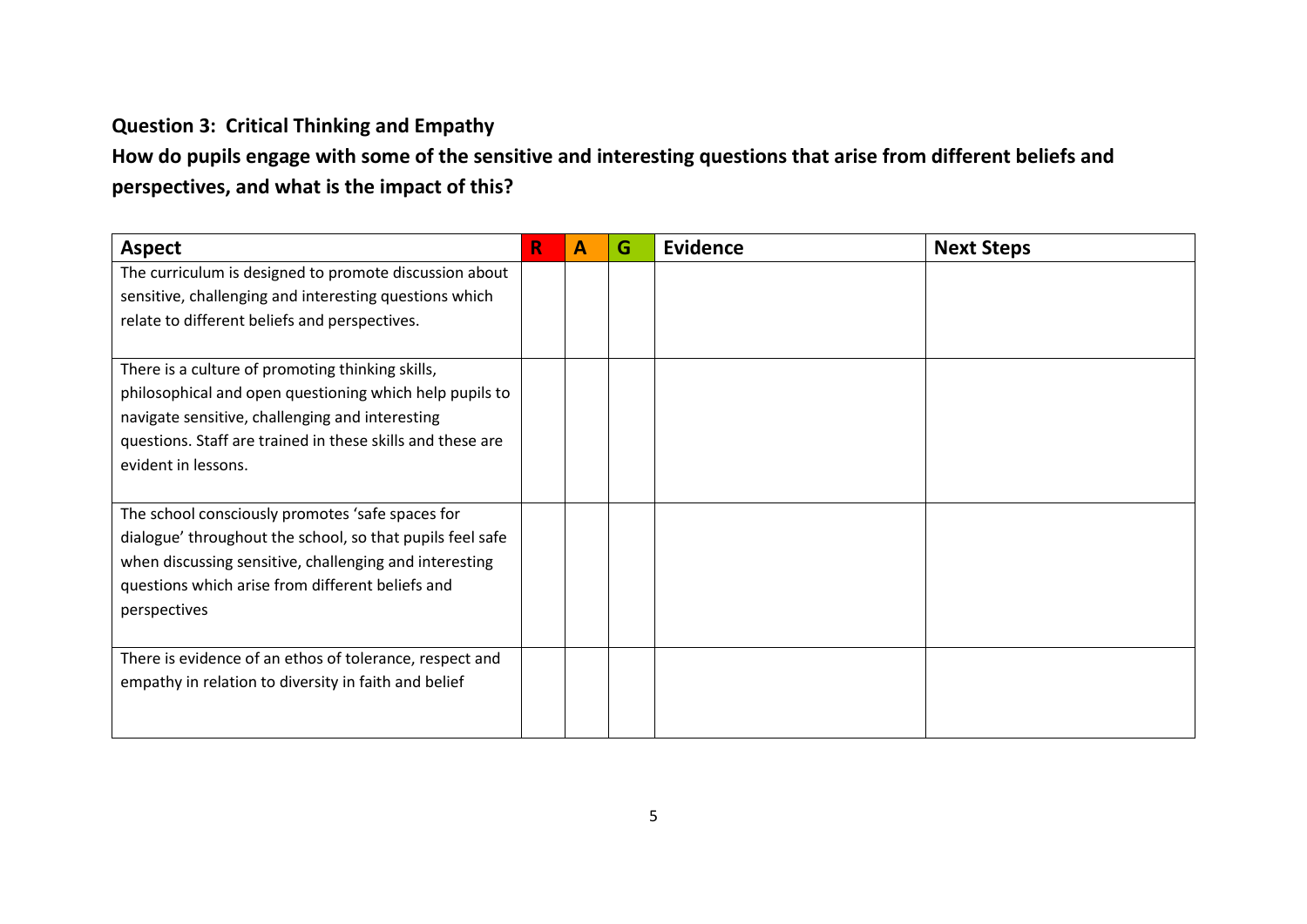#### **Question 4: Context and Strategy**

# **How does the school relate its promotion of the diversity of faith and belief amongst its pupils to a wider strategic perspective?**

| R | $\mathbf{A}$ | G | Evidence | <b>Next Steps</b> |
|---|--------------|---|----------|-------------------|
|   |              |   |          |                   |
|   |              |   |          |                   |
|   |              |   |          |                   |
|   |              |   |          |                   |
|   |              |   |          |                   |
|   |              |   |          |                   |
|   |              |   |          |                   |
|   |              |   |          |                   |
|   |              |   |          |                   |
|   |              |   |          |                   |
|   |              |   |          |                   |
|   |              |   |          |                   |
|   |              |   |          |                   |
|   |              |   |          |                   |
|   |              |   |          |                   |
|   |              |   |          |                   |
|   |              |   |          |                   |
|   |              |   |          |                   |
|   |              |   |          |                   |
|   |              |   |          |                   |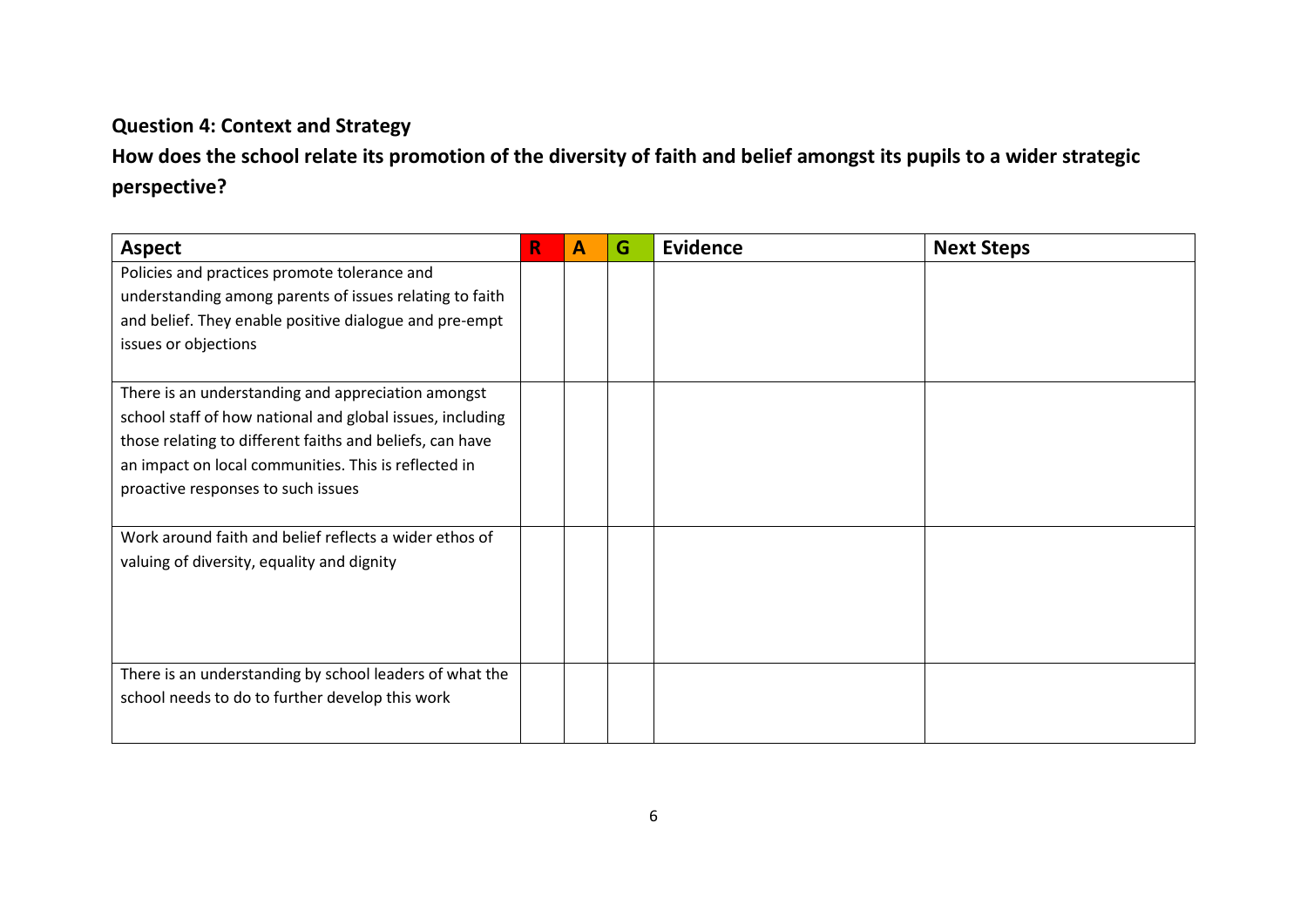#### **Some suggested pupil questions for 'Appreciating Different Beliefs'**

Part of self-evaluation should include a conversation with a cross section of pupils. These questions may be helpful in this 'Pupil Voice' exercise. You may, of course, think of others…

#### **Your school**

What do you most like about this school?

Do people get on well here? What happens if they fall out?

How do you think a new pupil might feel when they come to this school in the middle of a year? Are they made to feel welcome? How? What might the most difficult things be for them?

What have you learnt in school about getting on with people who are different?

If a pupil said something unkind about someone's family, colour, background or religion in class or the playground, what would happen?

What do you know about the phrase 'British values?'

#### **Learning about beliefs and cultures**

What chances do you get to learn about different faiths and cultures?

Do you ever go on visits to places of worship or maybe other interesting places? What surprised you? What did you learn about the people you met?

Tell me about your RE lessons. What have you learnt about recently? What did you learn about last year?

Which faiths have you explored?

What are your assemblies like? Can you remember a recent one – or one from last year?

Do you ever have visitors to RE lessons or assemblies? What did you learn from them?

#### **Thinking and talking about important things**

What chances do you have to ask difficult questions? How do you do this?

Sometimes people have strong and different views. Can you think of topics in RE or other subjects where this happens?

Are you able to express an opinion? Can others express different views. Do pupils listen to each other?

In what ways have you changed your mind or thought differently because of a lesson, assembly or discussion?